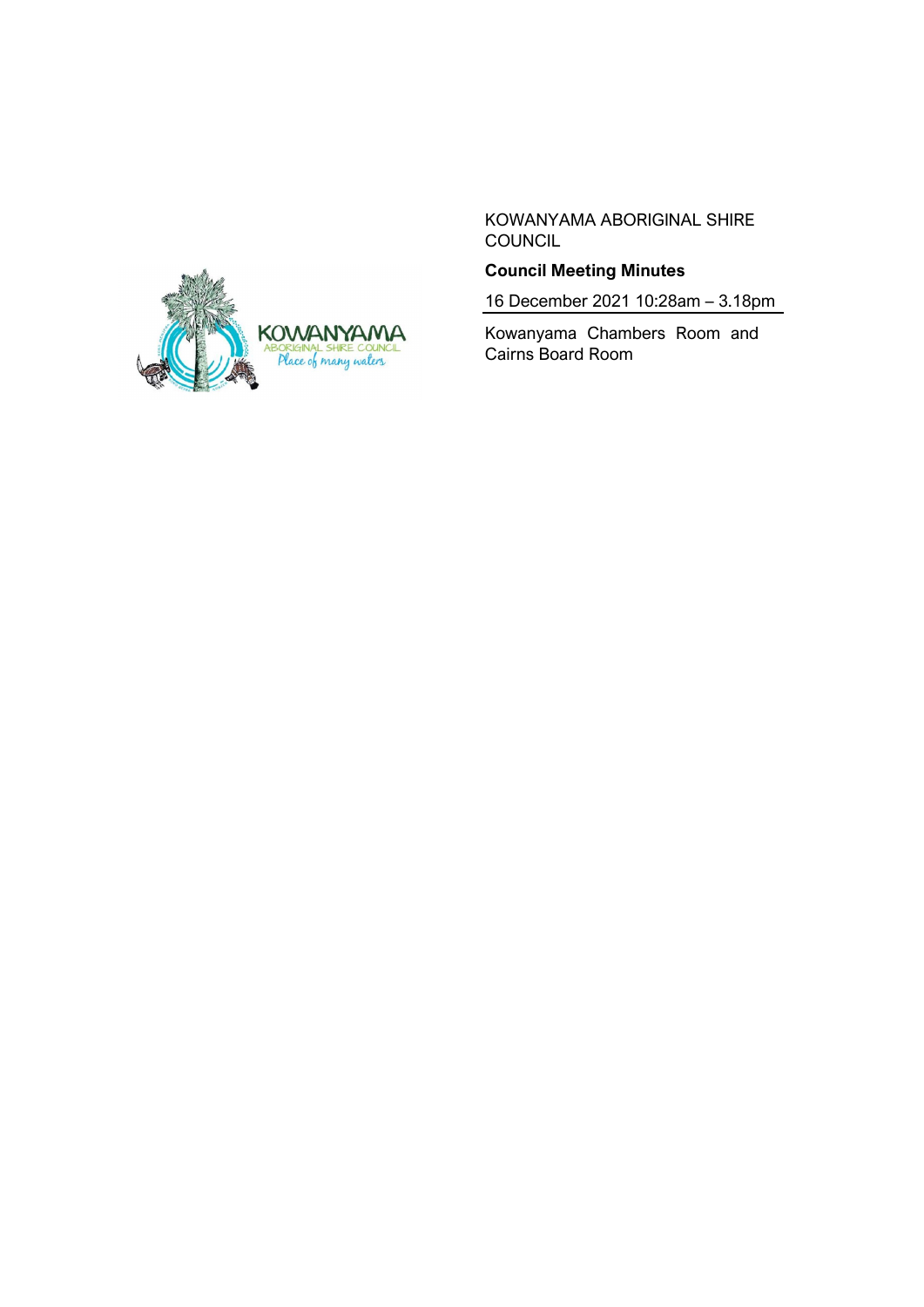# **Present:**

# **Councillors**

Mayor Robbie Sands (Councillor) – Cairns Boardroom

Deputy Mayor Cameron Josiah (Councillor) – Cairns Boardroom

Cr Teddy Bernard (Councillor) – Cairns Boardroom

Cr Jacob Elroy Josiah (Councillor) – Cairns Boardroom

# **Executive**

Gary Uhlmann, Chief Executive Officer (CEO) – Cairns Boardroom

Chris McLaughlin, Acting Executive Manager Governance and Operations (A/EMGO) – Cairns Boardroom

Kate Hams, Acting Executive Manager Community Services (A/EMCS) – Kowanyama Boardroom (10:07am)

Jacqui Cresswell, Executive Manager Roads, Infrastructure & Essential Services, (EMRIES) – Cairns Boardroom

Nicola Strutt, Acting Executive Manager Finance (A/EMF) – Cairns Boardroom (10:28am – 12:50pm)

# **Apologies:**

NIL

#### **Morning Tea – 10:28am – 10:48am**

Mayor welcomed Councillors, Executive Team and Cairns office staff and thanked them for their help over the year.

## *Meeting Commenced: 10:48am*

#### **1) Welcome**

The Mayor welcomed Councillors and Executive Team to the December Council Meeting.

## **2) Minutes from previous meeting**

| <b>RESOLUTION – Minutes</b><br>Minutes from Ordinary Council meeting 16<br>November 2021 be adopted as true and accurate | <b>Moved: Cr Jacob Elroy Josiah</b><br><b>Seconded: Cr Teddy Bernard</b> |
|--------------------------------------------------------------------------------------------------------------------------|--------------------------------------------------------------------------|
|                                                                                                                          | All in favour<br><b>MOTION CARRIED:</b>                                  |

**Action item:** Title of Michael Healy MP to be corrected in November 2021 Minutes

**Action item:** Number of ICU beds (should be 14) to be corrected in November 2021 Minutes

## **3) Action Items**

Action Items "In Progress" – Executive's to update register as required. All OK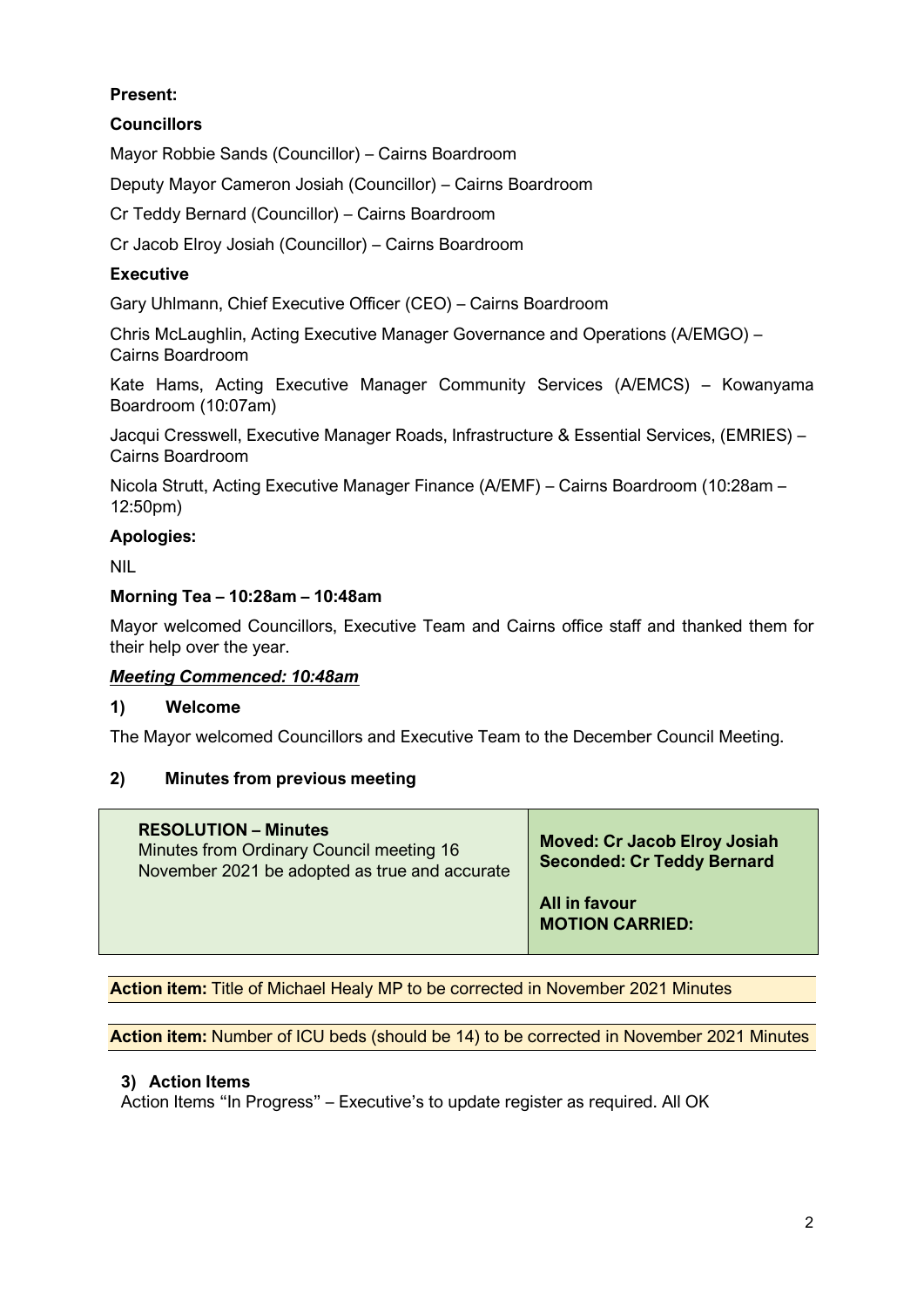# **4) Reports**

# **a) Chief Executive Officer - Information Report - Verbal**

Gary Uhlmann, CEO presented a verbal information report:

- Congratulations to Kevin Bell on arrival of new baby boy.
- Kate Hams is acting Executive Manager Community Services in Kevin's absence.
- Co-Vid vaccinations for community 83%  $1<sup>st</sup>$  dose and 73%  $2<sup>nd</sup>$  dose
- Vaccinations were being done in community this week total of 15 people.
- Friday 17 Dec 21 restrictions will be dropped and border open.
- There was a flight from Sydney Townsville 1 person tested positive and that flight was quarantined.
- QLD Health, Aged Care & Canteen persons will need proof of vaccination to enter as of 17 Dec 21.

A/EMCS advised there will be additional support from Centrelink assisting with vaccination certificates.

All contractors must be vaccinated to enter Aged Care, School, Canteen etc.

EMRIES advised that the contractors will supply a list to Council of employees who are double vaxxed.

- 10 cases on Gold Coast yesterday possible to enter communities after restrictions lifted.
- Omicron variant much more infectious but milder symptoms.
- Community to be prepared for cases and how to deal with it.
- Possibly by late January may see cases in community.
- Disaster Management Clean ups and storm preparedness.
- If there is an even over the Christmas period Mayor and Kate will lead actions.
- Early January Jacqui Cresswell will be Acting CEO from 04 Jan 22 to 13 Jan 22.
- Canteen Lease has been accepted. A/EMGO to elaborate in EMGO agenda report.
- Carbon business CEO, EMGO, EMCS and John Brisbin to formalise plans.
- There has been a lack of response from Prescribed Body Corporate (PBC) regarding the cattle agistment.
- Tourism Minister visit Micheal Healy and Richie Bates visited Kowanyama and Oriner's Station for possible tourism funding.
- Police Commissioner visited community to meet with Council.
- 2021 has been a good year for Council development i.e. roads, building infrastructure and cattle company etc.
- Culture Council have purchased items from the Arts/Culture centre to be displayed in the Council office.
- Council team Attitude/Behaviour/Performance Good team and work environment.

#### **b) Executive Manager Governance and Operations i) Information Report**

Mr Chris McLaughlin, A/EMGO presented EMGO information report:

- Flood Study has been completed with consultants to identify at risk areas in Kowanyama. The flood study was presented by Council's consultant (Langtree Consulting) at its December technical Working Group and will form the basis of interagency land use planning and development for Kowanyama.
- Canteen Lease The KSRA lease terms are agreed in principle and are to be placed before the Trustee at its December 2021 Trustee Meeting.
- Anglican Church Leases The Anglican Church lease terms are agreed in principle and are to be placed before the Trustee at its December 2021 Trustee Meeting.
- Cattle Company the cattle muster concluded on 30 November 21. 18 locals employed making up more than 90% of the workforce.
- Indigenous training 18 employees trained over the program, including the use of the bionic arm catch technique.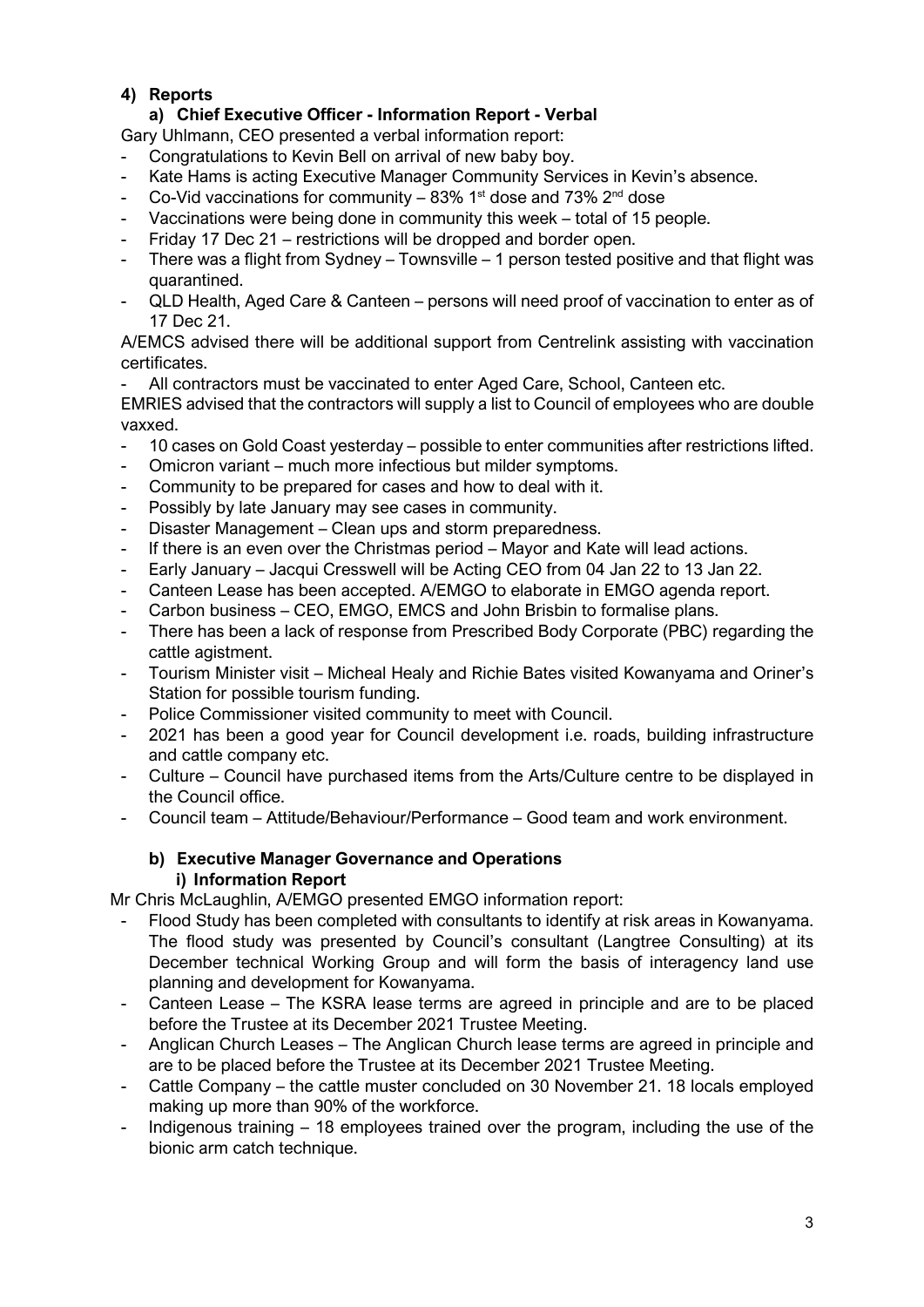- Community Support Kowanyama Rodeo arranging, transporting and assembling portable panels. Majority of employees assisted over the 2 days eg: running the backyards and protection as clowns for bull riders. Provision of complementary beef to local families.
- A grazing license has not yet been agreed to by the Prescribed Body Corporate (PBC).
- Audit & Risk Committee A draft Audit & Risk committee calendar for 2022 was developed in November 2021. 5 Committee meetings are planned for 2022.
- Apunipima Accommodation Proposal Council (as Trustee) entered into a lease with Apunipima on 01 July 2018 for 30 years (10+10+10) over Lot 203. The permitted use includes staff accommodation; however, any alterations must be first approved by Council.

It is noted that the proposal complied with both the lease and planning scheme and should be approved by Council.

It is not a requirement to install air conditioning in dialysis patients' properties. Council will request and write to Department of Housing that air conditioning should be installed as a requirement.

| <b>RESOLUTION - Department of Housing -</b><br><b>Installation of Air Conditioning in dialysis</b><br>patients' properties                                                                                                                                                 | <b>Moved: Cr Robbie Sands</b><br><b>Seconded: Cr Cameron Josiah</b> |
|----------------------------------------------------------------------------------------------------------------------------------------------------------------------------------------------------------------------------------------------------------------------------|---------------------------------------------------------------------|
| <b>That Council inform the Queensland</b><br>Government (as represented by the Dept of<br>Housing) that it shall be a requirement for all<br>dialysis patients in social/community housing,<br>to be offered air-conditioning under the<br>disability modification scheme. | All in favour<br><b>MOTION CARRIED:</b>                             |

Air Services Australia (ASA) – June/July 2022 before they are moved from site.

Annual report is available on council's website.

#### **ii) Agenda Reports**

#### **Council Meeting Dates 2022**

Chris Mclaughlin presented agenda report:

| <b>RESOLUTION - Council Meeting Dates 2022</b><br>That Council approve dates for the 2022 Council<br><b>Meetings</b> | <b>Moved: Cr Teddy Bernard</b><br><b>Seconded: Cr Jacob Elroy Josiah</b> |
|----------------------------------------------------------------------------------------------------------------------|--------------------------------------------------------------------------|
|                                                                                                                      | All in favour<br><b>MOTION CARRIED:</b>                                  |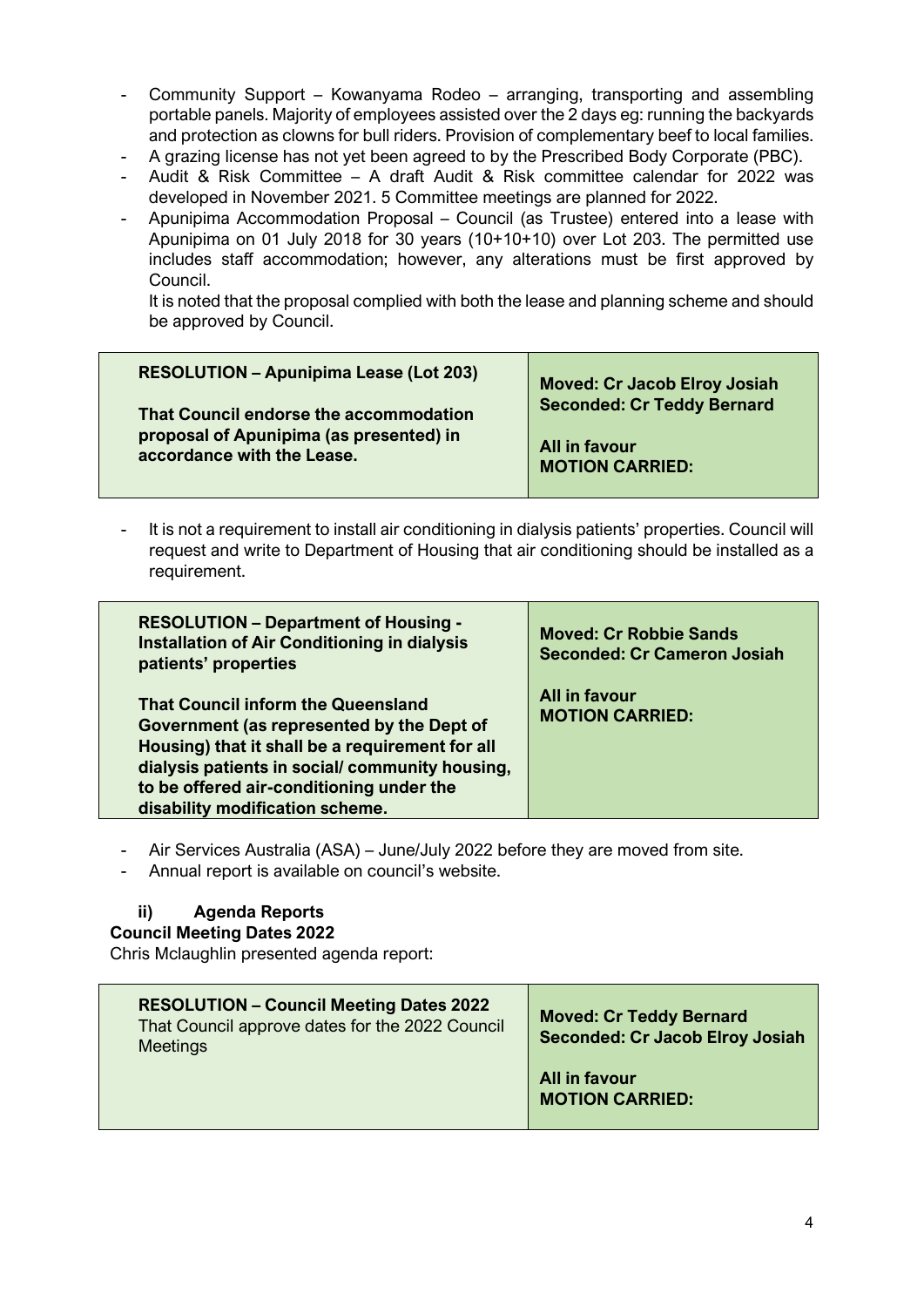## **Procurement Policy**

Dr Chris McLaughlin presented agenda report:

Governance and operations are currently undertaking a Policy Review Project (PRP) in order to update and outdated policies and create policies or procedures where there are identified gaps.

A refresh has occurred to the Procurement Policy with the Executive Team to ensure compliance with the Local Government Act 2009 (Qld) and other statutory requirements. The following detail the primary changes to the Policy:

- Extending credit cards from select Executive Manager's to all Executive Manager's.
- Further scrutiny around credit card acquittal monthly; and
- Providing greater transparency around exemptions to quotes/EOI/Tenders

| <b>RESOLUTION - Council Meeting Dates 2022</b>   |                                                                      |
|--------------------------------------------------|----------------------------------------------------------------------|
| That Council endorse the Procurement Policy 2021 | <b>Moved: Cr Cameron Josiah</b><br><b>Seconded: Cr Teddy Bernard</b> |
|                                                  | All in favour<br><b>MOTION CARRIED:</b>                              |

#### **c) Executive Manager Finance i) Information Report**

Ms Nicola Strutt, A/EMF presented the EMF information report:

- The monthly finance report for November 2021 has been prepared. All reports have been sent out to Executive Manager's.
- Any not operating to budget will need to be resolved ASAP.

Key points from the November 2021 YTD report are as follows:

- net operating result (before depreciation) is a \$3,662K profit, this is \$1,137K better than budget
- actual net operating income is \$10,462K this is \$187K better than budget
- actual operating expenditure is \$6,800K this is \$950K better than budget
- Net Profit is \$130K, this is \$1,032K better than budget
- Untied Cash Funds balance is \$7,389K

Please note these comparisons are to the Budget 2021-22 as adopted at the June 2021 Special Meeting.

CEO asked if there were any risks at the moment i.e. cattle company? A/EMF advised according to budget reports there could be a slight risk.

#### **Action item: EMF to check the value of Oriner's and Sefton Stations**

EMRIES advised there is an airport specialist relieving Airport Manager while on leave. Specialist will look at the operation of day-to-day, rosters, part-time admin and the performance of the airport.

EMRIES enquired about vehicles for the carpenters – there are 4 x carpenters and 1 x vehicle. Vehicles have never been replaced. 2WD utes would be fine for around town. Hire cars – Council need more hire cars.

CEO asked if a summary of all vehicles could be taken to the budget review.

EMRIES – fleet management – need to lock vehicles up at night to keep in good condition.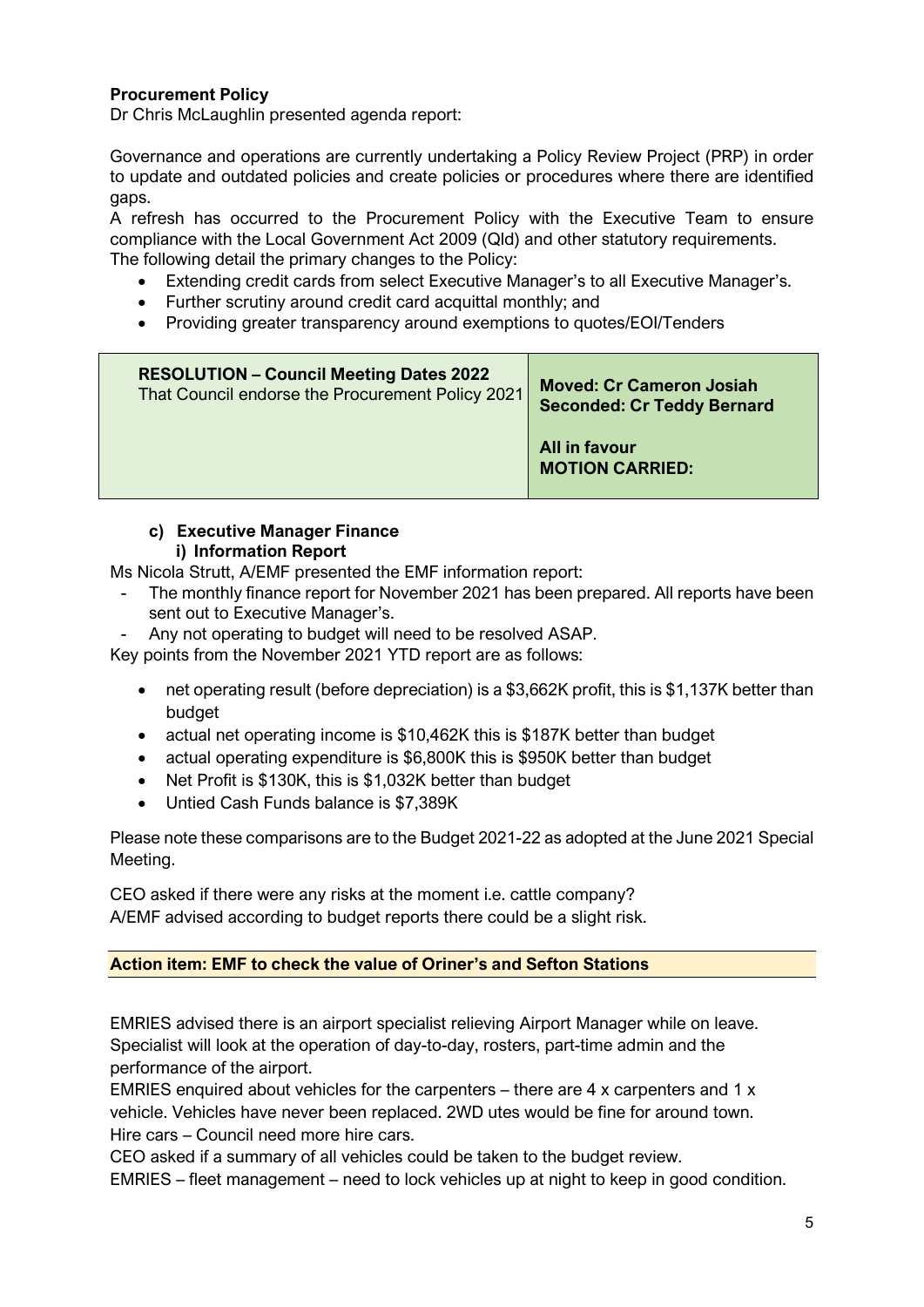CEO – Signing in and out of vehicles from compound and need to clean each day before being returned.

EMRIES advised that vandalism and break-ins are a problem.

# **d) Executive Manager Roads, Infrastructure and Essential Services**

Jacqui Cresswell, EMRIES presented the EMRIES information report:

- Roads Works are expected to be completed on Shelfo Road this week, with all road works being successfully completed.
- Works Building & Essential Services Plumbers and carpenters are continuing with BAS maintenance works, although timeframes are still problematic.
- Capital Projects Duplexes Construction Both tenders have now been issued with works to commence in the dry.
- Major Projects Family bistro/canteen renovation completion pre-Christmas
- 27 Kowanyama staff houses on track for completion in new year  $(3<sup>rd</sup>$  week January 22)
- Wet season planning
- Oriners shelter
- New social houses awaiting on funding agreement
- Women's meeting place stage  $2$  there has been vandalism to the fence.
- ICCIP The redesign of the dump is now complete, depending on how the wet season impacts the area, further works may need to be undertaken.
- Award for access road construction is recommended later in this meeting.
- Tender documents for lining of sewage ponds currently advertised with compulsory site inspection on Thursday.
- Request for a design and construct of a new water testing lab at the water tower will be issued shortly so we can do more comprehensive water testing.
- Electrical All generator servicing has been completed ready for storm season
- Organising new generator for Oriners to be delivered to site pre wet season-still waiting confirmation
- Water bore has now been drilled at Oriners-in anticipation of the tourism project.
- Airport ARO training was completed 2 weeks ago with 5 new staff now being qualified to work airside. Refuelling course is being undertaken on 21 & 22 December so more operators are trained in refuelling. New Covid rules take effect at the airport as of 17 December.
- Workshop Contractor currently undertaking works in workshop with 2 local labourers, there have been a number of vehicles repaired and back in commission in the last month.

CR Teddy Bernard asked if there will be Wi-Fi available at the airport for passengers? EMRIES – unable to get Wi-Fi at the airport at the moment. Need to chase up with EMGO.

## **Action item: EMGO to check Wi-Fi for community at the airport (possible connectivity issues)**

## **ii) Agenda Reports**

Jacqui Creswell presented Agenda report:

## **Kieza Constructions Contracts exceeding \$200k**

As per council's Procurement Policy, the Chief Executive Officer's financial delegation is \$200,000 and transactions that total in excess of \$200,000 for a particular company. Over a year, require Council's endorsement.

Council has requested Barto's Constructions, CHC Constructions and Kieza Constructions to supply quotes for the construction of a new concrete driveway at the dump.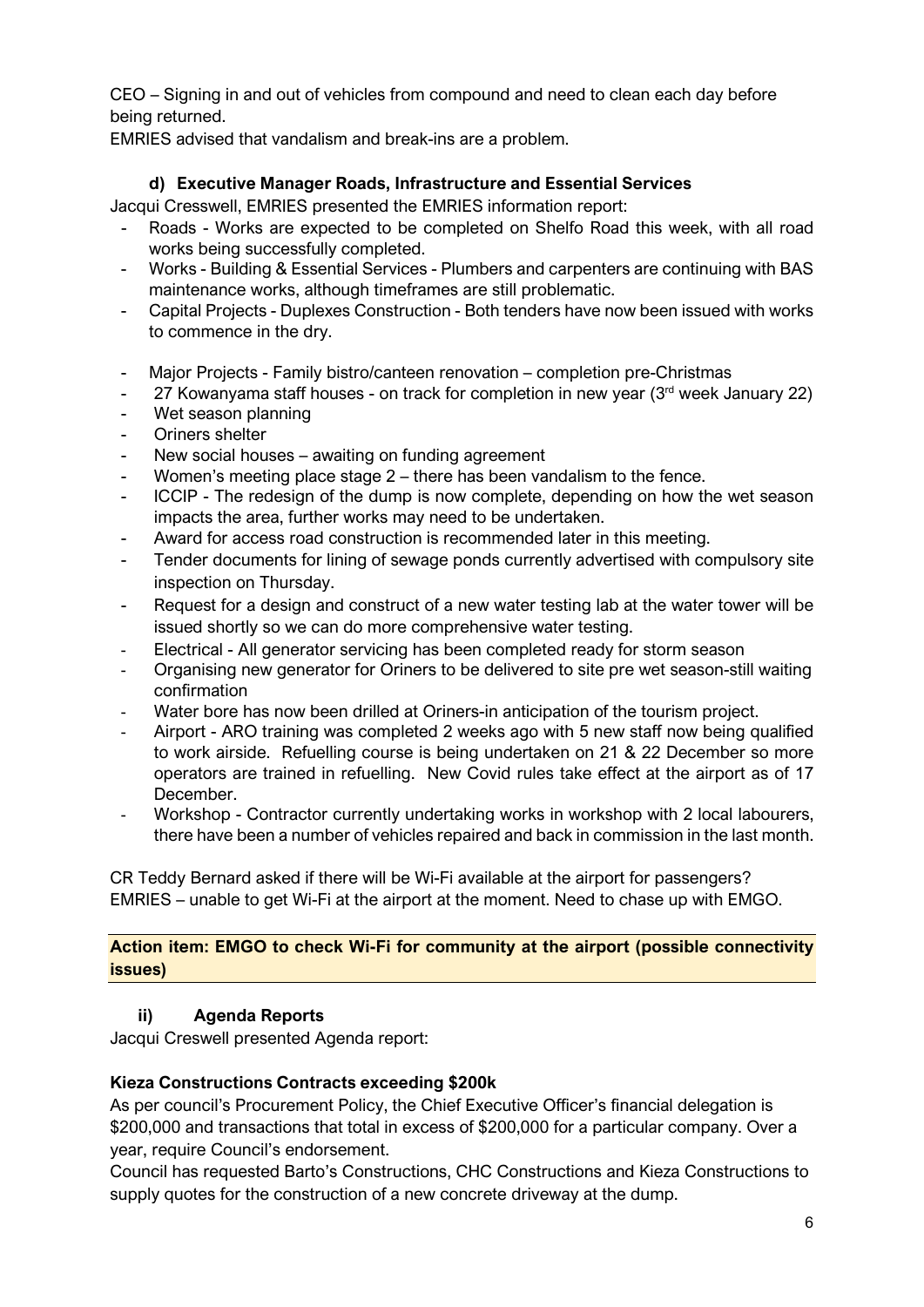Council has received notification from DLGRMA that this project is fully funded under ICCIP.

# **RESOLUTION – Kieza Constructions Contracts exceeding \$200k**

That in line with Council's financial delegations Council endorse payment of \$210,000 to Kieza **Constructions** 

**Matter Left lying on table (To be brought to January 2022 Council Meeting)**

## **Lunch Break 12:50pm to 2:01pm**

## **Reduction of turnaround fees – Hinterland Aviation**

Hinterland Aviation are proposing to commence flying into Kowanyama in January 2022. A request has been made from their Operations Manager for reduced turnaround fees whilst they rebuild their passenger numbers.

From 1 July 2021, Council endorsed relevant airport turnaround fee (up to 12 passenger seat capacity) of \$178.33 per plane per turn around.

Current fees are \$178.33 per plane, a reduction of 30% has been requested for a 6-month period bringing the turnaround fee to \$124.83 a reduction of \$53.50. Hinterland Aviation have committed to purchasing fuel from our airport should this reduction occur.

| RESOLUTION – reduction of turnaround fees –<br><b>Hinterland Aviation</b><br>That in line with Council's financial delegations<br>Council endorse reduction of turnaround fees for<br><b>Hinterland Aviation.</b><br>CONDITIONAL – must purchase fuel from<br>Kowanyama Airport | <b>Moved: Cr Robbie Sands</b><br><b>Seconded: Cr Jacob Elroy Josiah</b><br>All in favour<br><b>MOTION CARRIED:</b> |
|---------------------------------------------------------------------------------------------------------------------------------------------------------------------------------------------------------------------------------------------------------------------------------|--------------------------------------------------------------------------------------------------------------------|
|---------------------------------------------------------------------------------------------------------------------------------------------------------------------------------------------------------------------------------------------------------------------------------|--------------------------------------------------------------------------------------------------------------------|

## **e) Executive Manager Human Resources**

Jacqui Cresswell EMRIES presented the EMHR information report:

- Executive Manager Corporate Services to be re-advertised
- Airport Administration position to be re-advertised
- Playgroup Team Leader interviews in progress
- Training Airport Refuelling Course booked for 21 & 22 December 2021.

Training currently in planning:

- Essential Supervisory Skills and Dealing with Hostile and Violent People workshops early 2022
- Literacy and Numeracy (in conjunction with RISE)
- Cert III Conservation and Land Management
- Certificate 1 Maritime Operations
- Agricultural Chemicals Distribution Control

#### **Action item: EMHR to breakdown employee roles into permanent full-time, part-time and casuals.**

There are a lot of employees on the council books. Are they accountable for their hours? How many employees aren't working in certain areas anymore? Time sheet fraud to be watched more closely.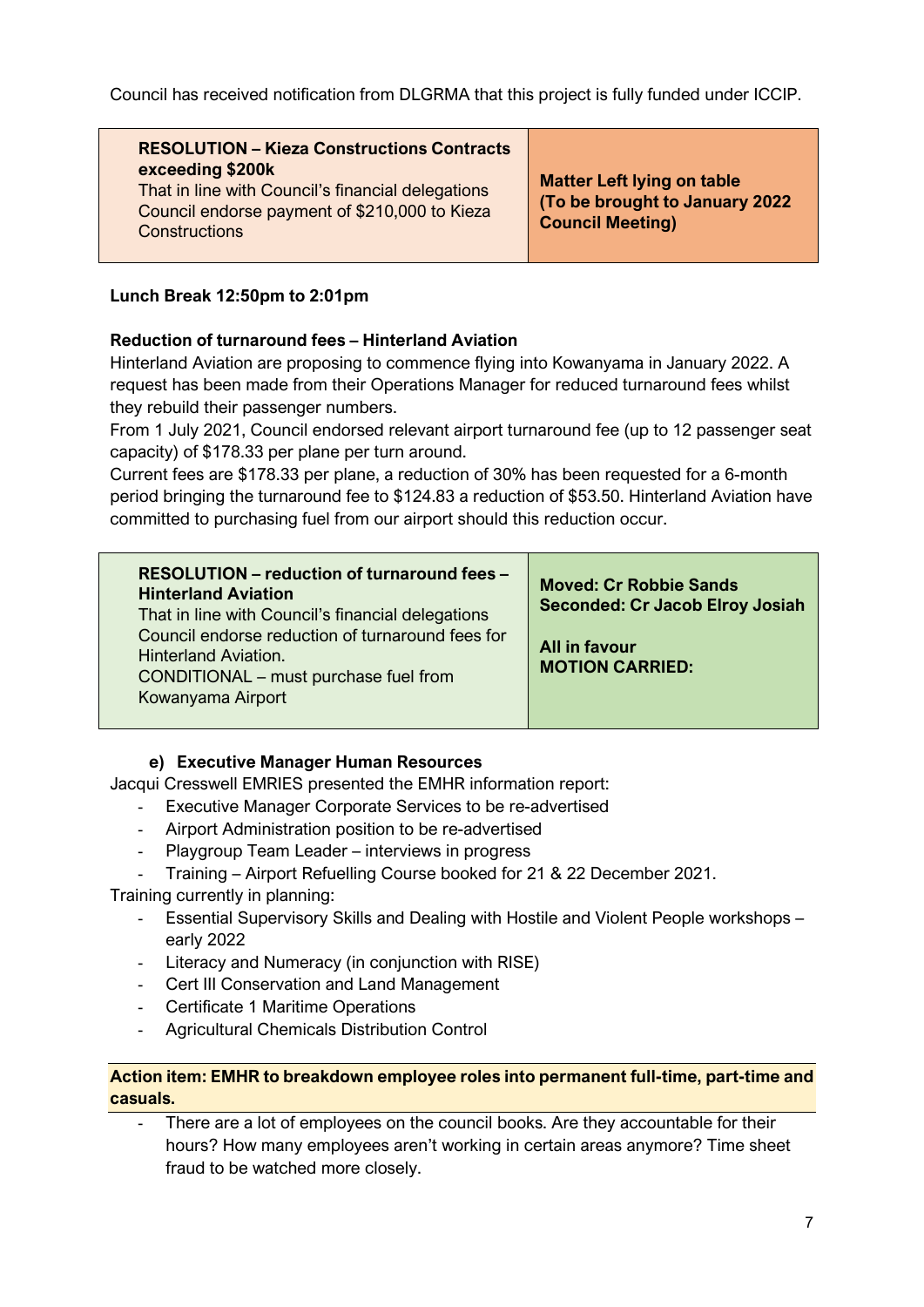#### **Action item: EMHR to implement position numbers for different areas and payroll codes for all employees**

# **f) Executive Manager Community Services**

Gary Uhlmann, CEO presented the EMCS information report:

- Coordination of Community Christmas event in partnership with Air Services Australia
- Co-Vid Vaccinations in internal community support coordination
- Management recruitment Kowanyama LPO/Aged Care Managers
- Storm season preparation
- Aged Care systems coordination with ROCS
- End of calendar year Budget review
- TAFE training being undertaken full attendance and participation with staff
- Due to lack of vehicles, suggestions to be bought forward to council of having a scheduled bus run service by the aged care staff for our clients.
- More week day activities individual support to be provided by Aged Care and disability staff to meet the needs of clients.
- HCP / CHSP fees increased to break even on costs.
- NDIS A young participant has been undertaking work experience, training and interacting with staff during school holidays.
- Sports & rec implementation of Christmas break school holiday programs.
- Planning for Christmas in Kowanyama community event
- This month, Kowanyama Women's Shelter and Kowanyama Community Cultural Support – Women's Group continued to work with internal and external stakeholders, to provide temporary support accommodation, center-based activities, and information sessions for the community members of Kowanyama.
- Kowanyama Women's Shelter staff supported 12 clients over the November reporting period. All clients received Temporary Supported Accommodation and were then linked to additional services and programs in the community through Centre-Based Support. This month, the Women's Shelter received their Spotlight order, which contained new towels, pillows, blankets, mattress protectors, pots and pans and bed covers.
- This month, Kowanyama Community Cultural Support Workers facilitated 6 women's groups gatherings for women and community members to attend. These gatherings ranged from regular weekly women's group BBQ's, weekly cooking sessions at the MPC, engaging with HAC Centre members and partnered with RAATSICC to host an end of year celebration BBQ, for the whole of the Kowanyama community.
- Land and Sea Rangers have had an interview with ABC for work with NDIS and getting TO's out on the water and their homelands for the day. Completed work surveys with the red crested finch program on bird numbers around Kowanyama.
- Queensland Tourism Minister visited Oriner's station.
- 2 x rangers went to Cairns for training with James Cook University to build capacity regarding land conservation. Additional 2 x rangers went to Cairns for carbon forum. Firearms training and recreational boat licences undertaken.
- Cyclone Prep has commenced with Parks & Gardens team.

## **5) Other Business**

- Men's Shed is not running at the moment. Need a Men's Shed Co-ordinator to organise men's events.

## **Council Meeting Closed at 2:48pm**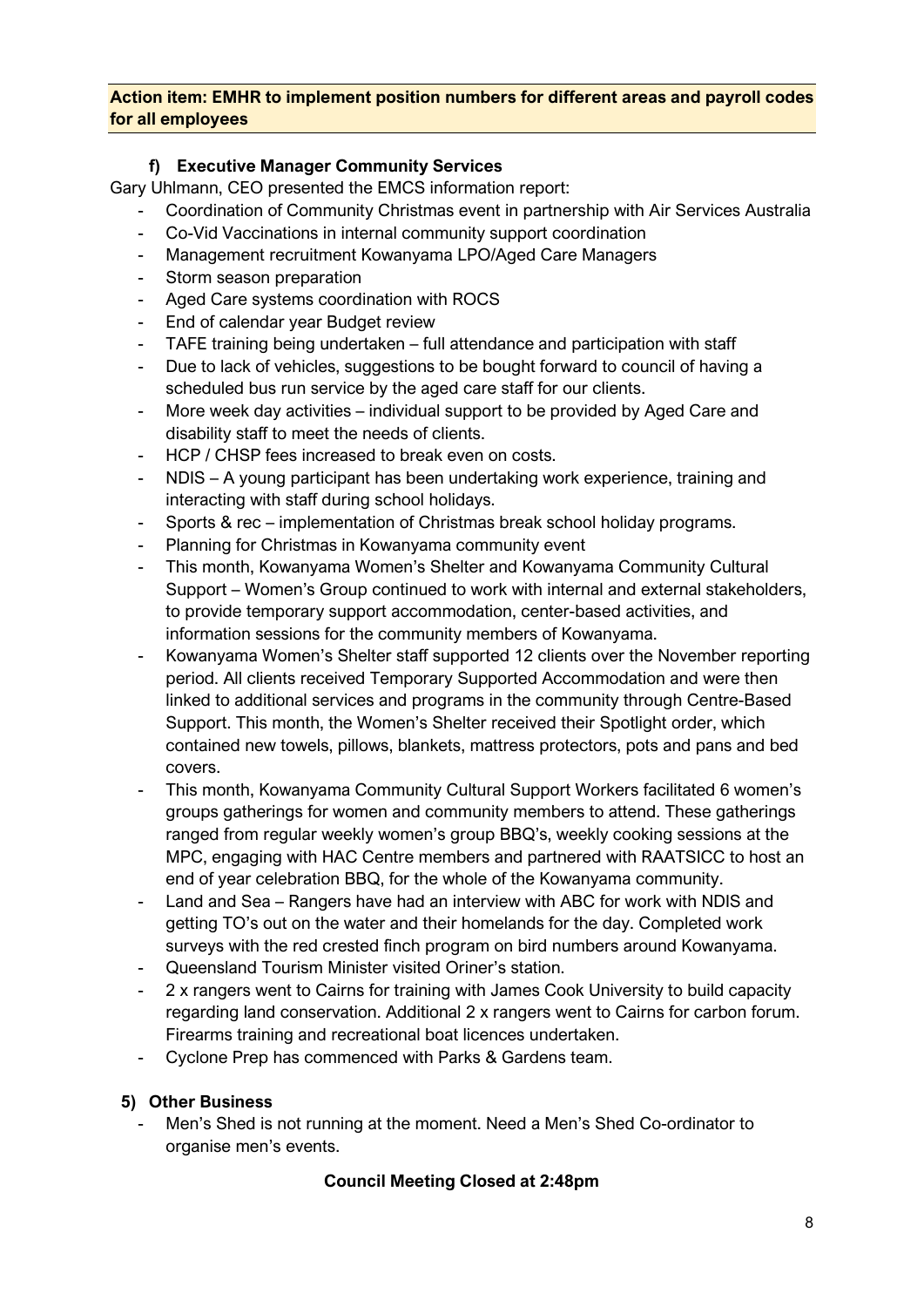## **6) Trustee Meeting**

| <b>RESOLUTION - Trustee Meeeting</b><br>That Council moved into Trustee Meeting at<br>2:48 <sub>pm</sub> | <b>Moved: Cr Teddy Bernard</b><br><b>Seconded: Cr Jacob Elroy Josiah</b> |
|----------------------------------------------------------------------------------------------------------|--------------------------------------------------------------------------|
|                                                                                                          | All in favour<br><b>MOTION CARRIED:</b>                                  |

#### **Cr. Jacob Elroy Josiah declares conflict of interest with respect to the KSRA Lease and agrees to leave the room for that item.**

#### **i) Community Forum**

Chris McLaughlin presented Agenda Report:

#### **Management of Trust Land**

A report was provided to the Trustee at November 2021 meeting of the Trustee with a view to enhancing rigour around the making of trust change decisions under the Local Government Act 2009 (Qld) with respect to the requirements set out in section 179 of the Aboriginal Land Act 1991 (Qld).

The establishment of a Community Forum comprising members wholly of Aboriginal decent will assist the Trustee to consider trust change proposals whilst complying with relevant statutory requirements via a rigorous Trustee decision-making process.

1 representative

| <b>RESOLUTION - Community Forum</b><br>Pursuant to section 85(3) of the Local Government<br>Act 2009 (Qld), that Council establish a Community | <b>Moved: Cr Robbie Sands</b><br><b>Seconded: Cr Jacob Elroy Josiah</b> |
|------------------------------------------------------------------------------------------------------------------------------------------------|-------------------------------------------------------------------------|
| Forum and approve the Terms of Reference as<br>presented and authorise and instruct the Chief<br>Executive Officer to advertise for Members.   | All in favour<br><b>MOTION CARRIED:</b>                                 |

#### **Anglican Church Lease**

Pursuant to section 85A of the Local Government Act 2009 (Qld) Council in its capacity as Trustee of the Kowanyama township Deed of Grant in Trust may make trust change decisions in relation to the trust (including creating interests in land – such as leases). It should seek to make decisions for the benefit of Aboriginal inhabitants of the trust area.

Historically, the Corporation of the Diocesan Synod of North Queensland (the Anglican Church) has occupied lots 8, 39 and 71 for the described permitted uses under an informal occupation arrangement with Council over its DOGIT land. Since 2019, Council's lawyers have been working with the Anglican Church to formalise a formal tenure arrangement over the three (3) lots.

#### **Considerations**

Council is seeking to establish a Community Forum and Terms of Reference, comprising a more rigorous Trustee decision-making process for consideration of trust change proposals (incl leases) pursuant to s85(3) of the Local Government Act 2009 (Qld) and s179 of the Aboriginal Land Act 1991 (Qld). Council may wish to defer making this trust change decision until it receives advice from its Community Forum on the trust change proposal in early 2022, particularly given the long-term nature of this trust change decision.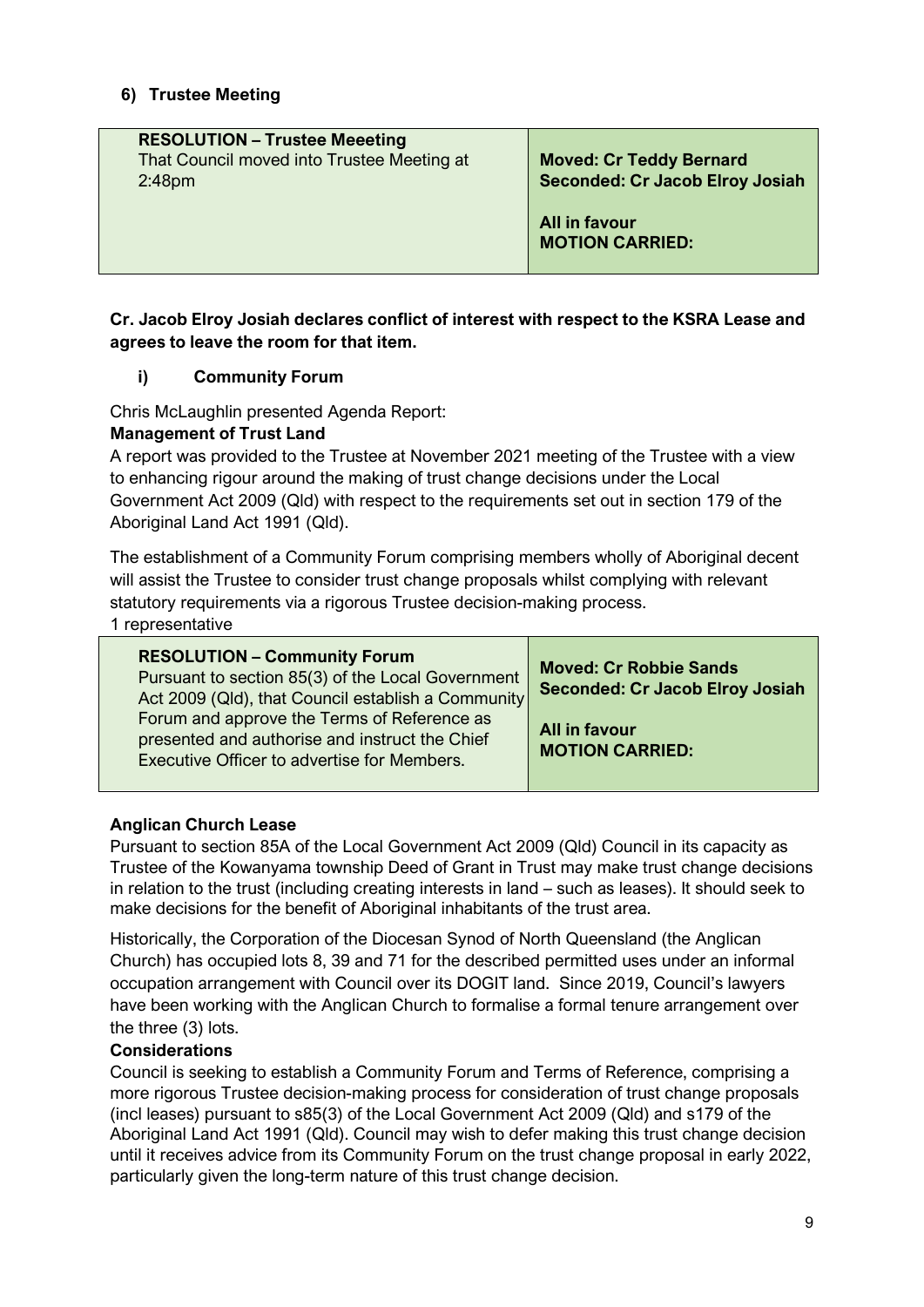There is a risk of further delay should Council wish to await Community Forum input.

| <b>RESOLUTION 1 - Community Store</b><br>That subject to the lessee first obtaining Native Title<br>approval under the Native Title Act 1993 (Cth) (as<br>applicable), pursuant to section 85A(3) of the Local<br>Government Act 2009 (Qld), the Trustee approve a<br>lease to The Corporation of The Diocesan Synod of<br>North Queensland and authorise the Chief Executive<br>Officer to finalise negotiations and sign the<br>Agreement to Lease and Lease and do all other<br>things reasonably necessary to register the lease with<br>Land Titles, on the following essential terms:<br>Lot on Plan: Lot 71 on SP 272069<br>Permitted Use: Commercial Use as a<br><b>Community Store</b><br>Term:<br>Twenty (20) Years<br>$$100 + GST$ per annum<br>Annual rent:<br><b>Annual Rent Reviews:</b><br><b>CPI</b><br>Rates: Municipal Service Charges as resolved<br>by Council from year to year paid to the Trustee | <b>Matter Left lying on table</b><br>(defer to Community Forum) |
|--------------------------------------------------------------------------------------------------------------------------------------------------------------------------------------------------------------------------------------------------------------------------------------------------------------------------------------------------------------------------------------------------------------------------------------------------------------------------------------------------------------------------------------------------------------------------------------------------------------------------------------------------------------------------------------------------------------------------------------------------------------------------------------------------------------------------------------------------------------------------------------------------------------------------|-----------------------------------------------------------------|
|--------------------------------------------------------------------------------------------------------------------------------------------------------------------------------------------------------------------------------------------------------------------------------------------------------------------------------------------------------------------------------------------------------------------------------------------------------------------------------------------------------------------------------------------------------------------------------------------------------------------------------------------------------------------------------------------------------------------------------------------------------------------------------------------------------------------------------------------------------------------------------------------------------------------------|-----------------------------------------------------------------|

| <b>RESOLUTION 2 - Church &amp; Rectory</b><br>That subject to the lessee first obtaining Native Title<br>approval under the Native Title Act 1993 (Cth) (as<br>applicable), pursuant to section 85A(3) of the Local<br>Government Act 2009 (Qld), the Trustee approve a<br>lease to The Corporation of The Diocesan Synod of<br>North Queensland and authorise the Chief Executive<br>Officer to finalise negotiations and sign the Agreement<br>to Lease and Lease and do all other things reasonably<br>necessary to register the lease with Land Titles, on the<br>following essential terms:<br>Lot(s) on Plan: Lot $8$ on SP 272069<br>Lot 39 on SP 272069 |                                                | <b>Matter Left lying on table</b><br>(defer to Community Forum) |
|-----------------------------------------------------------------------------------------------------------------------------------------------------------------------------------------------------------------------------------------------------------------------------------------------------------------------------------------------------------------------------------------------------------------------------------------------------------------------------------------------------------------------------------------------------------------------------------------------------------------------------------------------------------------|------------------------------------------------|-----------------------------------------------------------------|
| <b>Permitted Use:</b><br>Term:                                                                                                                                                                                                                                                                                                                                                                                                                                                                                                                                                                                                                                  | <b>Church and Rectory</b><br>Twenty (20) Years |                                                                 |
| Annual rent:<br><b>Annual Rent Reviews:</b>                                                                                                                                                                                                                                                                                                                                                                                                                                                                                                                                                                                                                     | $$100 + GST$ per annum<br><b>CPI</b>           |                                                                 |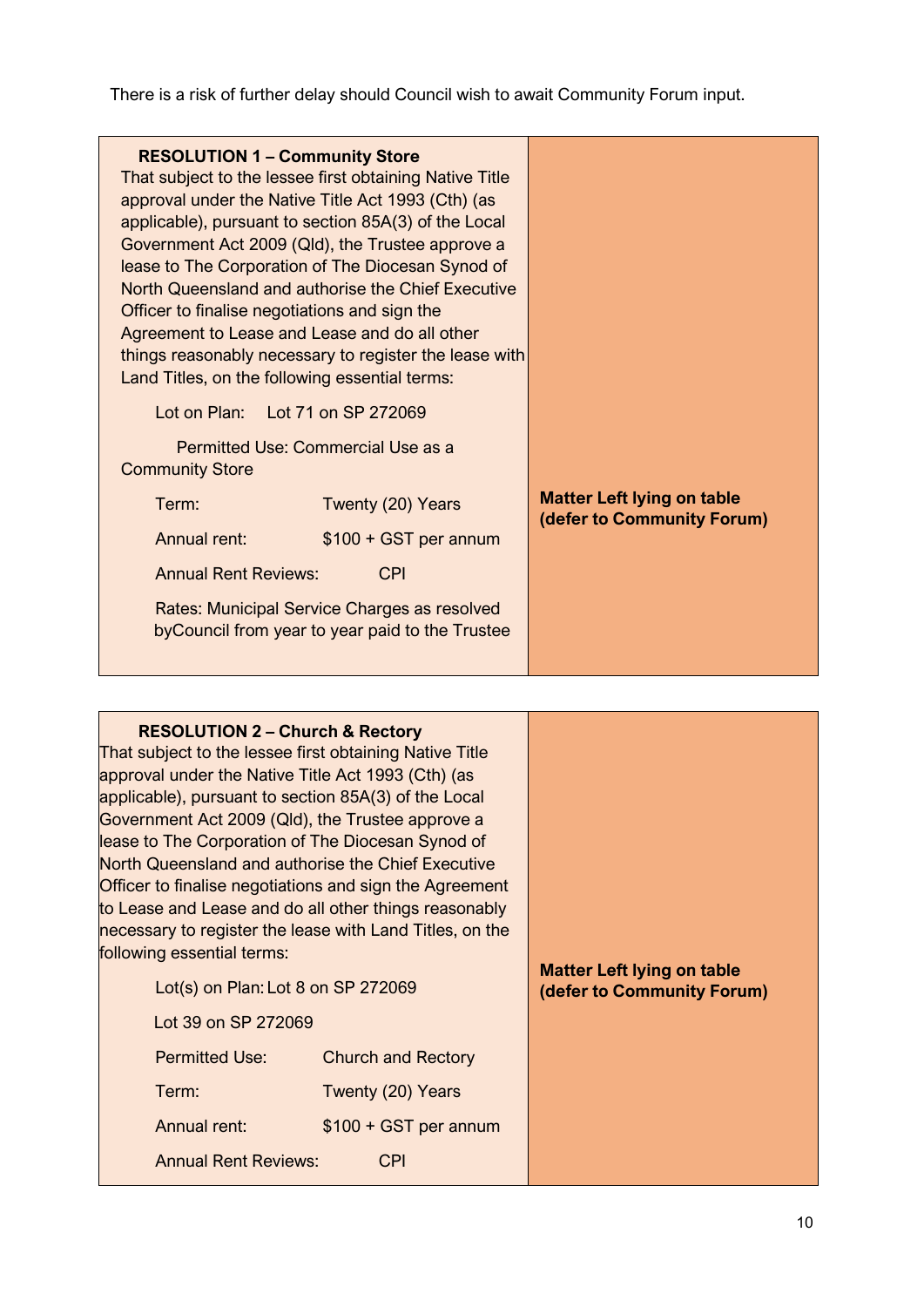| Rates: | Municipal Service Charges |  |
|--------|---------------------------|--|
|        | as resolved by Council    |  |
|        | from year to year paid to |  |
|        | the Trustee               |  |
|        |                           |  |
|        |                           |  |

## **Cr Jacob Elroy Josiah declared Conflict of Interest and left the meeting at 3:13pm**

## **KSRA Lease**

Pursuant to section 85A of the Local Government Act 2009 (Qld) Council in its capacity as Trustee of the Kowanyama township Deed of Grant in Trust may make trust change decisions in relation to the trust (including creating interests in land – such as leases). It should seek to make decisions for the benefit of Aboriginal inhabitants of the trust area. At its October 2020 Ordinary Meeting, Council resolved:

| and repayment arrangement, Council make a<br>recommendation to the DOGIT Trustee to grant |
|-------------------------------------------------------------------------------------------|
|-------------------------------------------------------------------------------------------|

Negotiator's Agreement has been reached between Council and KSRA's lawyers as to lease terms over lot 68.

The in principle agreed terms are:

| Lot on Plan:          | Lot 68 on SP 272069                                           |
|-----------------------|---------------------------------------------------------------|
| <b>Permitted Use:</b> | Operation of a Canteen including sale of alcohol<br>and meals |
| Term:                 | $3+3+3$ (9 years)                                             |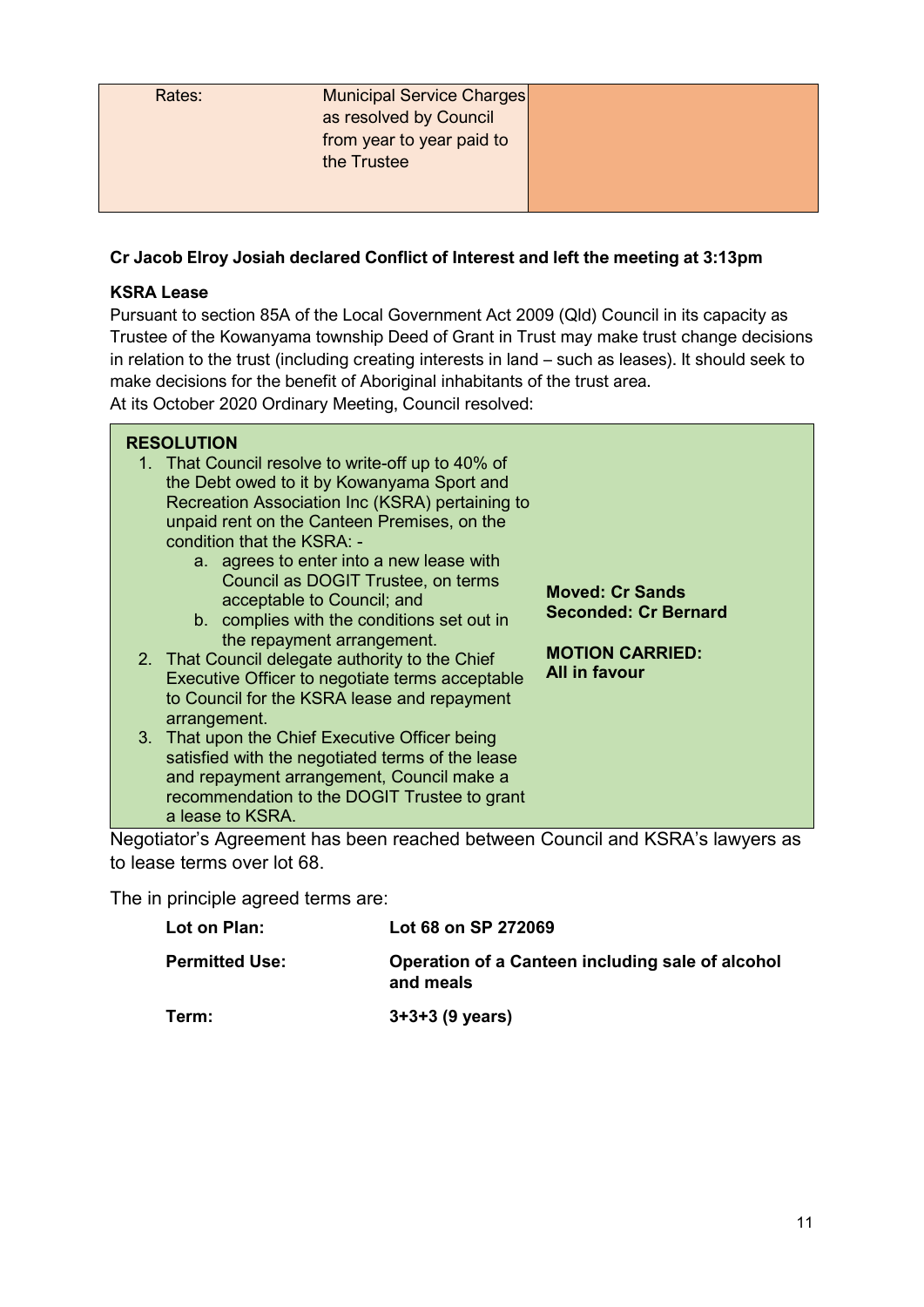#### **Annual rent:**

 $\bar{1}$ 

| NIL                                      |
|------------------------------------------|
| \$300 per night (estimated \$62,400 pa)  |
| \$350 per night (estimated \$72,800 pa)  |
| \$400 per night (estimated \$83,200 pa)  |
| \$450 per night (estimated \$93,600 pa)  |
| \$500 per night (estimated \$104,000 pa) |
| \$550 per night (estimated \$114,400 pa) |
| \$600 per night (estimated \$124,800 pa) |
| \$650 per night (estimated \$135,200 pa) |
|                                          |

#### **Annual Rent Reviews: As above.**

#### **Considerations**

Council is seeking to establish a Community Forum and Terms of Reference, comprising a more rigorous Trustee decision-making process for consideration of trust change proposals (incl leases) pursuant to s85(3) of the Local Government Act 2009 (Qld) and s179 of the Aboriginal Land Act 1991 (Qld). Council may wish to defer making this trust change decision until it receives advice from its Community Forum on the trust change proposal in early 2022, particularly given the long-term nature of this trust change decision.

There is a risk of further delay should Council wish to await Community Forum input.

| <b>RESOLUTION - KSRA Lease</b><br>That pursuant to section 85A(3) of the Local<br>Government Act 2009 (Qld), the Trustee approve a<br>lease to Kowanyama Sport and Recreation Association<br>Inc IA 34569 and authorise the Chief Executive Officer to<br>finalise negotiations and sign the Lease and do all other<br>things reasonably necessary to register the lease with<br>Land Titles, on the following essential terms: |                                                                     |                                                                      |
|---------------------------------------------------------------------------------------------------------------------------------------------------------------------------------------------------------------------------------------------------------------------------------------------------------------------------------------------------------------------------------------------------------------------------------|---------------------------------------------------------------------|----------------------------------------------------------------------|
| Lot on Plan:<br>272069                                                                                                                                                                                                                                                                                                                                                                                                          | Lot 68 on SP                                                        | <b>Moved: Cr Teddy Bernard</b><br><b>Seconded: Cr Cameron Josiah</b> |
| <b>Permitted Use:</b>                                                                                                                                                                                                                                                                                                                                                                                                           | Operation of a<br>Canteen including<br>sale of alcohol and<br>meals | <b>All in favour</b><br><b>MOTION CARRIED:</b>                       |
| Term:                                                                                                                                                                                                                                                                                                                                                                                                                           | $3+3+3$ (9 years)                                                   |                                                                      |
| Annual rent:                                                                                                                                                                                                                                                                                                                                                                                                                    |                                                                     |                                                                      |